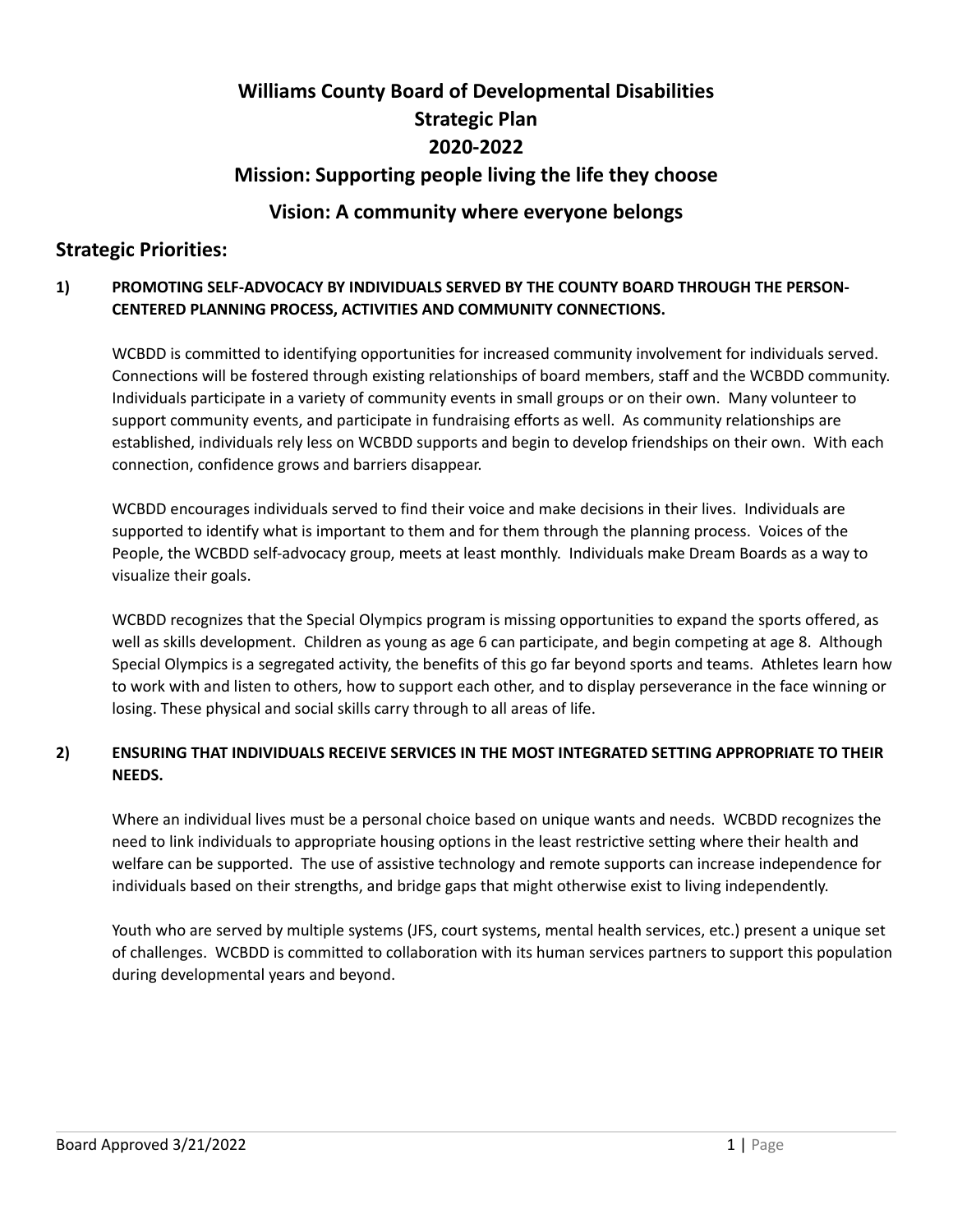#### **3) REDUCING THE NUMBER OF INDIVIDUALS IN THE COUNTY WAITING FOR SERVICES.**

The traditional waiting list was misleading with individuals waiting decades to receive a waiver. The Fix the List initiative was implemented on 9/1/2018 to give county boards a mechanism for identifying individuals' current unmet needs. WCBDD has diligently worked through the statewide Transitional Waiting List. To date, 86 out of 136 individuals on this list have been assessed. To date, 8 of people have been enrolled on the HCBS waiver most appropriate to meet their needs. 78 people have been assessed to have no current unmet needs or have voluntarily removed themselves from the list. 50 people remain on the list to date.

#### **4) INCREASING THE NUMBER OF INDIVIDUALS OF WORKING AGE ENGAGED IN COMMUNITY EMPLOYMENT.**

Every person will have the opportunity to explore community employment options and receive the necessary supports to be successful in this endeavor. Adults need to explore community employment options. It is also important for students in high school to experience community employment options as part of school curriculum. WCBDD is committed to working with area schools and pre-vocational programs to offer these experiences to transition-age youth. Community employment is the primary goal for all students with sheltered settings accessed only as a support toward the goal of community employment.

### **5) TAKING MEASURES TO RECRUIT SUFFICIENT PROVIDERS OF SERVICES TO MEET THE NEEDS OF INDIVIDUALS RECEIVING SERVICES IN THE COUNTY.**

WCBDD recognizes the Direct Service Professional (DSP) workforce crisis and is committed to maintaining the current pool of providers. WCBDD will also recruit new DSP's through community education and outreach. WCBDD is committed to a highly-competent DSP provider pool and understands the commitment required to achieve this.

## **6) MEETING WITH EACH NEWLY-CERTIFIED INDEPENDENT PROVIDER WITHIN SIXTY CALENDAR DAYS OF THE PROVIDER BEING SELECTED TO PROVIDE SERVICES TO AN INDIVIDUAL, FOR PURPOSES OF CONFIRMING THE PROVIDER UNDERSTANDS THE INDIVIDUAL SERVICE PLAN (ISP) AND THE PROVIDER'S RESPONSIBILITIES AND ENSURING THE PROVIDER HAS CONTACT INFORMATION FOR THE COUNTY BOARD.**

WCBDD is committed to ensuring that all providers understand the unique needs of each individual that they serve. Collaboration of SSA staff, providers, families/natural supports and the individuals is a necessity to ensuring the protection of health and welfare through service provision. This collaboration must include ongoing communication to address changing wants and needs as well as crisis communication and support from and for all parties. Documentation of these activities is crucial for implementation.

## **7) PROVIDING THERAPEUTIC, EDUCATIONAL, RECREATIONAL AND SOCIAL OPPORTUNITIES TO INDIVIDUALS FROM BIRTH THROUGH SCHOOL AGE.**

Early Intervention is crucial to achieving the best outcomes for a child with DD and the family unit. Education of child care professionals in all service areas is crucial to identifying developmental delays in infants and toddlers with referral to WCBDD to begin services. Service Coordination provides a unified goal and education for all providers including schools, medical staff, therapists and families. Summer Enrichment programs extend social learning and enhances skills learned in the school setting.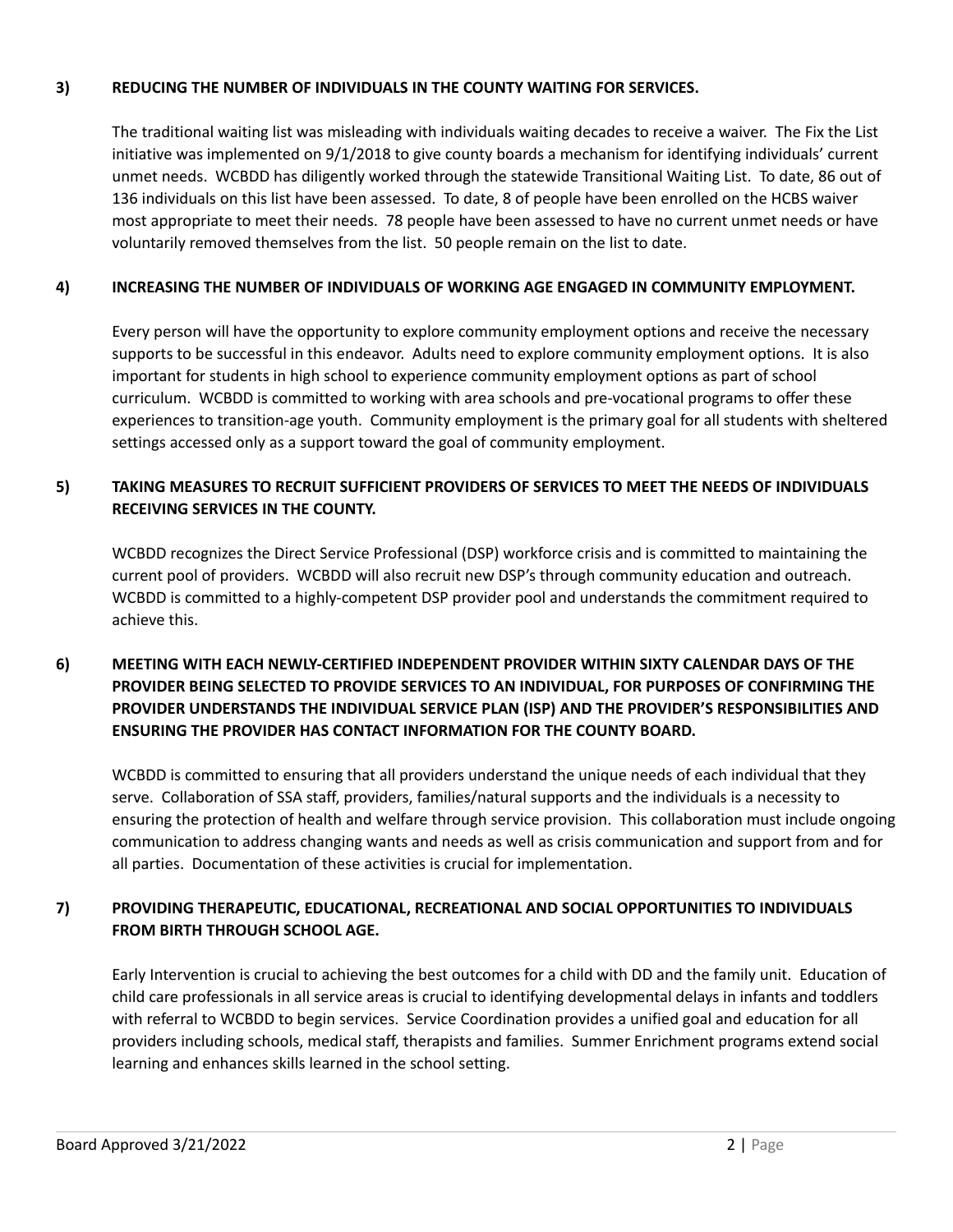WCBDD recognizes the gap in recreational opportunities for school-age children. Special Olympics Ohio is available beginning at age 6. Youth recreation can provide additional opportunities to develop friendships outside of the school setting.

DD is a diagnosis that impacts the entire family unit. Siblings within the family might become isolated from their peers, feeling that friends do not understand the unique challenges within their family. Bringing these siblings together offers them a safe place to talk to each other. Today's young sibling has the potential to become tomorrow's natural support, advocate, provider and/or guardian.

# **2022 Priorities and Action Steps:**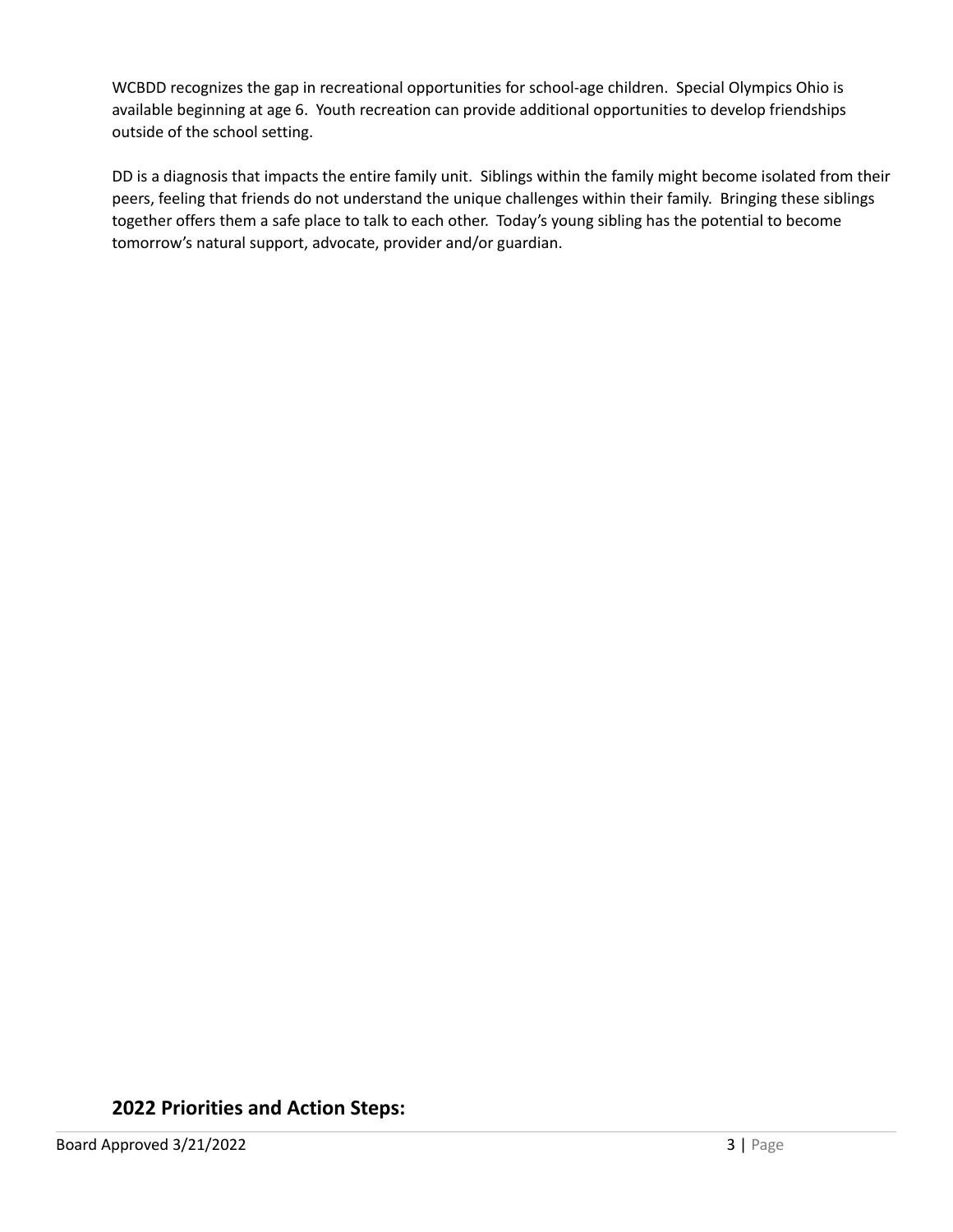**1) PROMOTING SELF-ADVOCACY BY INDIVIDUALS SERVED BY THE COUNTY BOARD THROUGH THE PERSON-CENTERED PLANNING PROCESS, ACTIVITIES AND COMMUNITY CONNECTIONS.**

**2022 Action Steps:**

**Provide quarterly youth recreation opportunities to encourage social connections across school districts Person(s) Responsible: Special Olympics/Recreation Coordinator, Director of Children's Services (carried over from 2021 due to COVID interruptions) Timeline: 6/30/2022**

**Increase Special Olympics sport offerings including skills development and competitive events. Specific** increases are: adding a youth basketball team and work to add a softball team for athletes who have **completed softball skills.**

**Person(s) Responsible: Special Olympics/Recreation Coordinator Timeline: 6/30/2022 (carryover from 2020 due to COVID)**

**Continue to provide youth recreation opportunities to encourage social connections across school districts Person(s) Responsible: Special Olympics/Recreation Coordinator, Director of Children's Services Timeline: 9/30/2022**

**Explore more volunteer and social opportunities to appeal to a wider variety of individual interests. Persons Responsible: Community Inclusion SSA's, Director of Community Services Timeline: 6/30/22**

**2) ENSURING THAT INDIVIDUALS RECEIVE SERVICES IN THE MOST INTEGRATED SETTING APPROPRIATE TO THEIR NEEDS.**

**2022 Action Steps:**

**Expand partnerships with community partners (i.e., school districts) to ensure they are aware of FCFC services to increase referrals.**

**Persons Responsible: Superintendent, Director of Community Services, Director of Children's Services Timeline: 6/30/2022**

Continue to explore unmet needs in the area of technology to ensure individuals have equal access to web **based services and resources.**

**Persons Responsible: SSAs and Early Intervention Service Coordinators Timeline: 6/30/2022**

**3) REDUCING THE NUMBER OF INDIVIDUALS IN THE COUNTY WAITING FOR SERVICES. 2022 Action Steps:**

**No longer necessary. Goal has been met.**

#### **4) INCREASING THE NUMBER OF INDIVIDUALS OF WORKING AGE ENGAGED IN COMMUNITY EMPLOYMENT.**